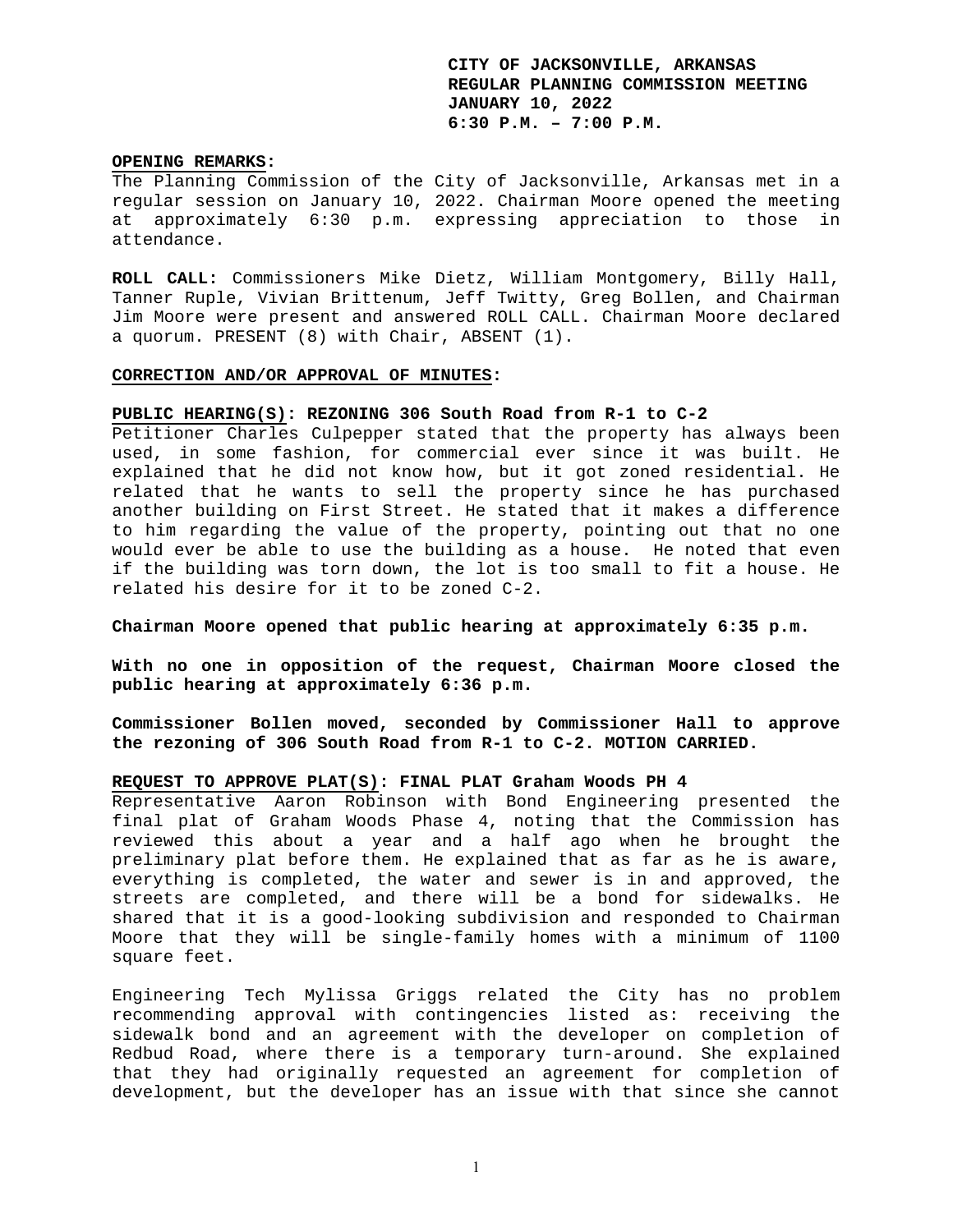control the contractor's utilities and such. She shared that the developer requests the Commission accept her agreement to start construction on the remainder within two years. She then related they have received verbal approval from water and sewer, but no formal letters yet. She noted the electric installation would need to be installed. When a question arose about if the proof of water and sewer approval is required to approve the plat, she answered that previously the Commission has given contingent approval where the City would hold the plat for recording until they receive confirmation on those utilities being approved.

Mr. Robinson affirmed the sewer and water are completed, installed, and accepted by the Water and Sewer Departments. He questioned why the City would want to hold a plat until the end of February, because the Sewer Commission does not meet this month since they do not have anything on the agenda. He also stated they have never, ever, in the 20 years he has been in front of the Commission, had an issue with the electrical and then pointed out that the City has no authority over Entergy or First Electric. He confirmed that all the conduit is in, everything is there, and they are just waiting on Entergy to come in, pull the wires, and set the transformers. He stressed that not him, the Mayor, nor anybody, can control when they are going to come and put in the electrical since Entergy does what they want, when they want, on their own timeline. He expressed his dislike of the idea of holding up someone from selling lots in the City of Jacksonville for 30-60 days because of the wires not being pulled. He suggested you could build a house with a generator and do not have to have power there yet. He explained that they are fine with some of the contingencies, but waiting on the actual paperwork from the utilities and for Entergy to pull the wires before the final plat is signed, they do not want that to be a part of the contingencies. He continued, saying if the Commission is going to do that, then there is no reason for them to be here, which he feels is ridiculous.

Public Works Director Jim Oakley clarified they are following the City ordinance that states all utilities have to be in before they can sign and record a final plat. He noted if someone sold lots with no utilities, then went bankrupt, but the Commission already approved the plat, now the builders do not have power. He reiterated that the ordinance states all utilities will be installed prior to selling lots.

Mr. Robinson responded that he looked and there is an ordinance that spells out Jacksonville Water and Jacksonville Wastewater, it does not mention Entergy, but did state the catch all phrase of "or other". He reiterated water and sewer are all in and the contractor has been paid, same thing with Entergy. He explained that the conduit and everything is in, but the developer does not pay Entergy to pull the wire, she has to pay to put the conduit in and for street lights. He pointed out the developer does not receive a bill so if they were to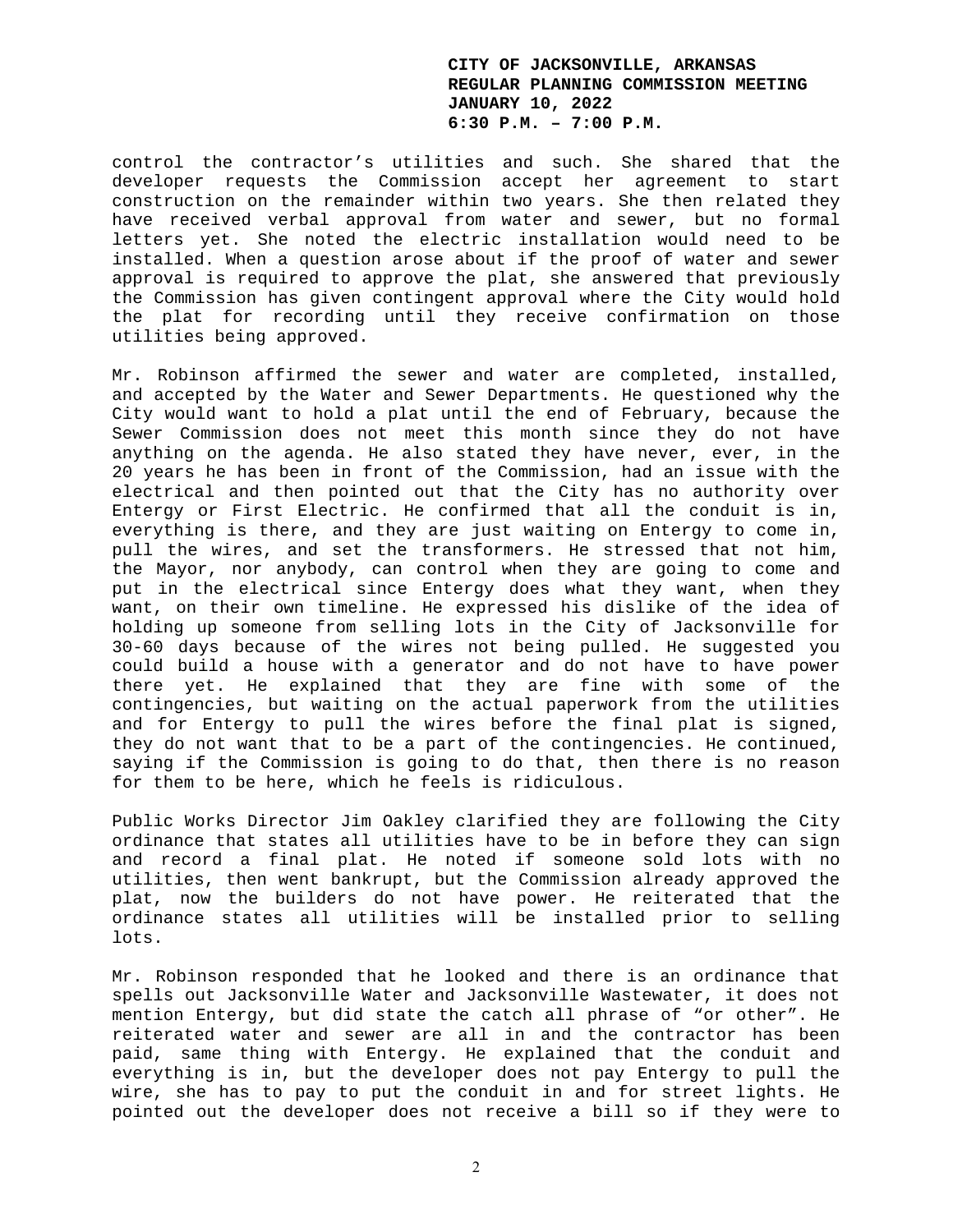go bankrupt, as long as the conduit is in, Entergy will come and pull the wire for those houses. He stated the developer does not pay for the wiring or transformers, only the conduit and the installation of it. He restated that the City does not have jurisdiction over the electrical and asked if the Commission agrees that cable and gas are considered utilities.

Chairman Moore responded that he would say gas is.

Mr. Robinson stated that they will not install in a subdivision until that easement is recorded. He then questioned if they would not record a plat if they do not have gas and cable. He added that cable will not come in until there is an easement recorded and someone has called from a house to get service. He emphasized again, that the City has never required electricity and noted when they did the electrical conduit, they contacted Entergy because they had to stop at a dip pole on Graham Road and they said it is going to be six weeks before they can set the pole. He stated this was before Thanksgiving and they still have not set the pole. He then asked if the developer should have to pay interest on everything for another three months while she waits. He suggested this is like saying to developers the City does not care if they come to Jacksonville or not because they do not have everything 100% in the ground from utilities that they do not have control over.

Chairman Moore stated the catch all phrase in the ordinance is "and other" and questioned what is determined by "other". He pointed out that is why the Commission counts on the City's Engineering Department to tell them what we cannot do in accordance with the ordinance.

Mr. Robinson asked if in the last 20 years something had changed.

Chairman Moore recalled that in the past, someone stood before the Commission and said the Commission needs to approve this because we have all of these vacant buildings around town, but we cannot base approval just because of that.

Mr. Robinson stressed it is not the same thing.

Chairman Moore stated there is an ordinance they have to go by.

Developer Dana Nixon related that she was on the Planning Commission once and they never, ever, required electrical to be installed. She reiterated that she has no control over Entergy and suggested Entergy may not do anything until she sells the lots and somebody wants to get this going. She related she cannot sell the lots if she has no final plat approval, and asked if she is going to be at the mercy of Entergy. She stressed again that the Commission has never required this before and she was not told until two weeks ago that this would be an issue. She expressed if this were something that was done all of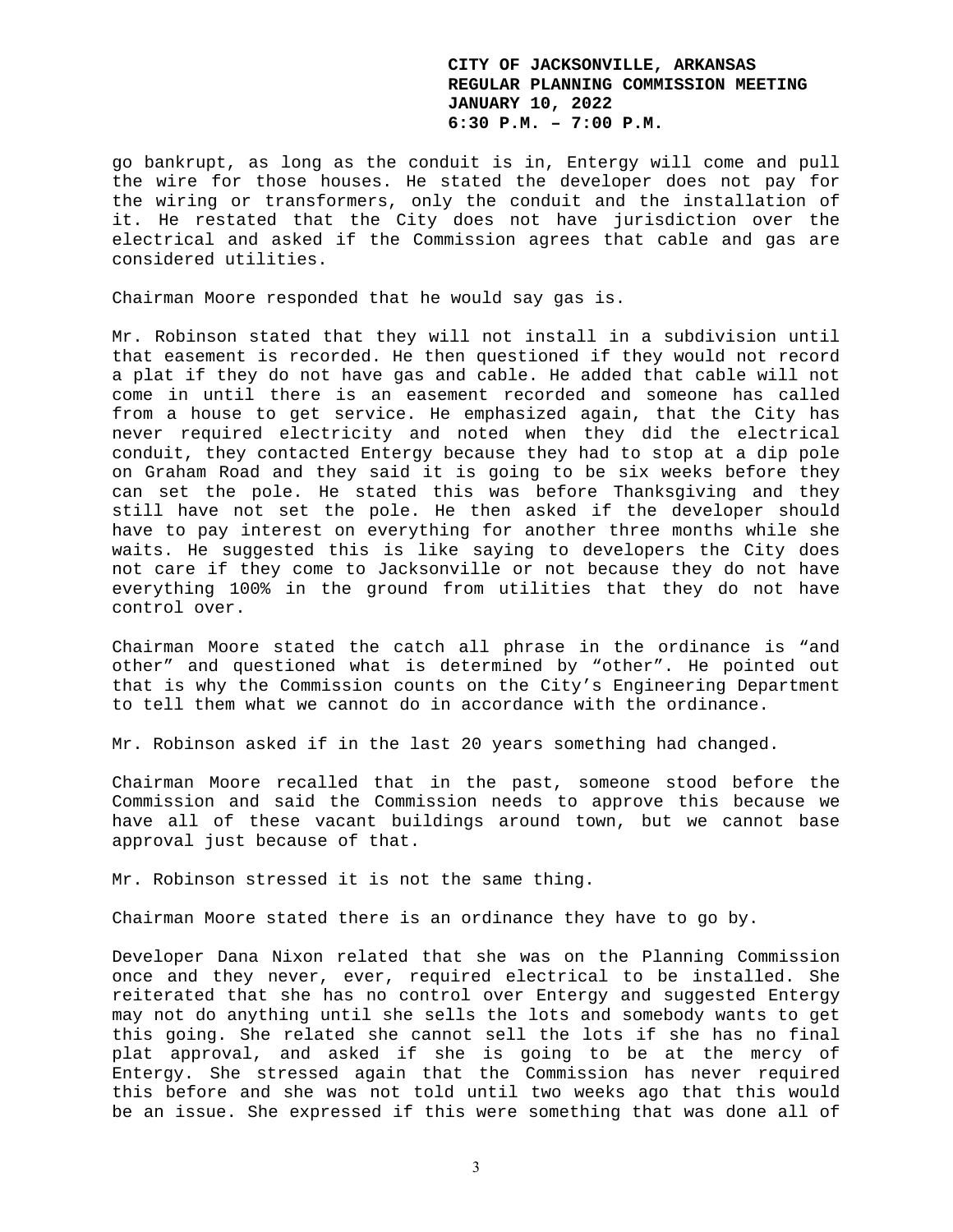the time, maybe they would have been able to get Entergy to move, but at this point, the Commission is putting her in a really bad position because she has someone waiting to buy lots, and if she does not have a final plat, she cannot sell them. She did not think that was what the City was about.

Chairman Moore reminded her it is required that the Chairman of the Planning Commission sign the final plat and he cannot sign it and go against the ordinance that says you have to have utilities installed before they do the final plat.

Mrs. Nixon stated that it has never been interpreted as to include utilities that the City has no control over.

Chairman Moore assured he is not saying the City does not have control over Entergy.

Mrs. Nixon brought up that gas will not be installed until a house is built and questioned what do we do about that.

Public Works Director Jim Oakley related he has never seen that be the case.

Mrs. Nixon pointed out she has built several of these and gas does not come in until after they are sold and gas is requested. She reiterated she has never, ever, heard of not filing a final plat because electrical is not in, which is not under the jurisdiction of the City.

Mr. Robinson recalled a year ago, Jaxon Terrace Phase 15 plat was recorded before the power was put in, they were in the process of working on it, but it was not put in.

Public Works Director Jim Oakley added there was another phase without sewer or water, but that was a mistake from 20 years ago.

Mr. Robinson disagreed and stated not from Jaxon Terrace.

Public Works Director Jim Oakley and Chairman Moore confirmed they are dealing with the replat of that phase right now.

Mr. Robinson recalled they were referencing Phase 1 Block 1.

Engineering Tech Mylissa Griggs added they are open to have legal interpretation, but the ordinance reads "all utilities" and electricity is a necessary utility.

Commissioner Twitty asked about someone saying that in the past they did this without Entergy being there.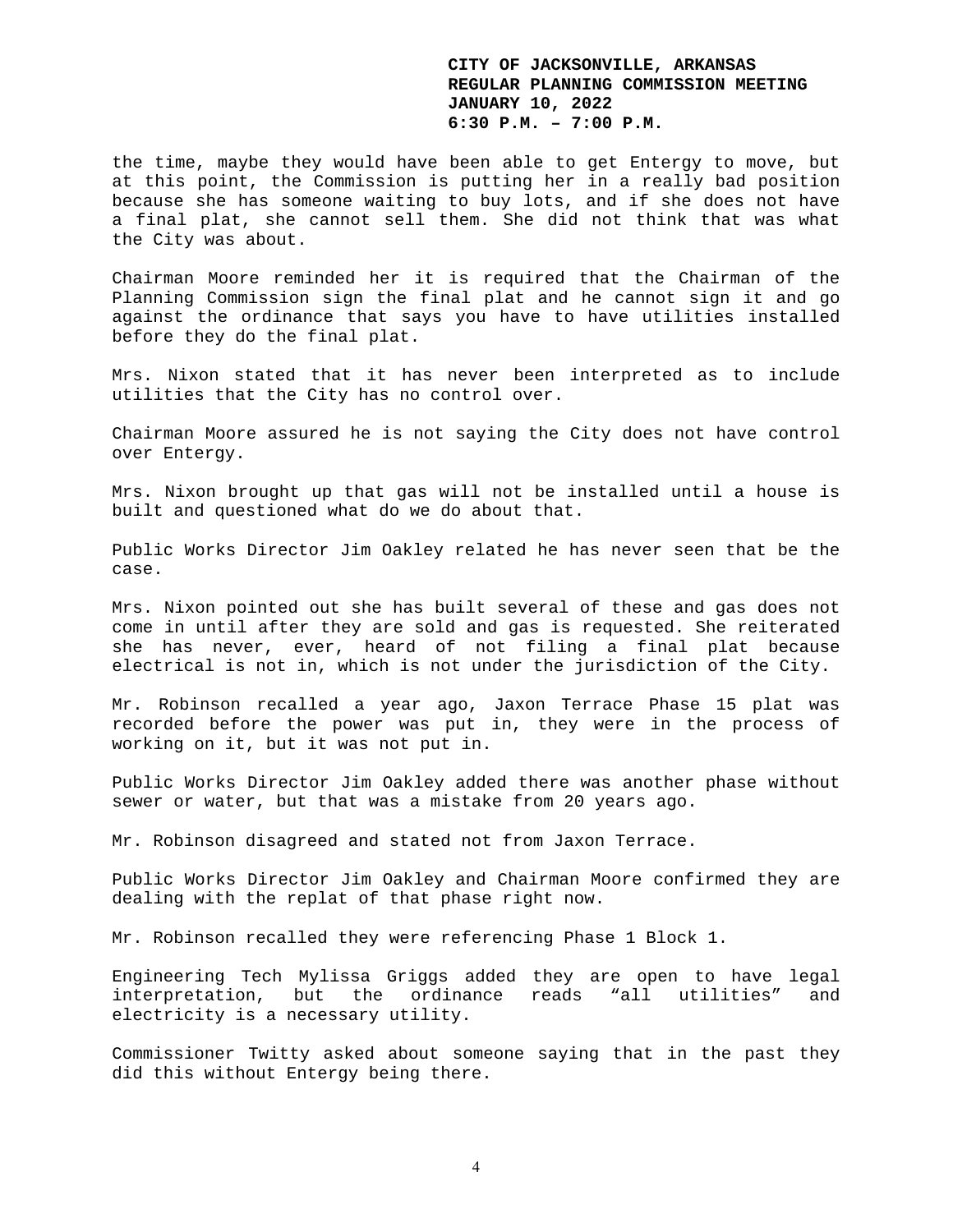Engineering Tech Mylissa Griggs responded there have been issues because they have had builders come to them being shocked electricity is not available on the lots they just bought.

Chairman Moore turned the discussion over to the Commissioners because he cannot call for a vote on this without having the utilities in. He asked if the Commissioners had anything to say in regards to this, otherwise, he needs a legal interpretation on the utility part of it.

Engineering Tech Mylissa Griggs asked if it is something they can work on and compromise because the City certainly does not want to hold up development. She assured that is not how the City wants to come across, but we also want to protect the citizens and builders, because they have to see it from both sides. She affirmed that all they can do as a department is follow the ordinances they were hired to follow.

Mrs. Nixon questioned when the City decided to change the interpretation of the ordinance because it has not been required that the electrical be completed. She stressed that if she was told two months ago, she could have made it happen, but not to spring it on her three days before the meeting.

Mr. Robinson stated if he were in the City's position, looking at it from the other side, his belief would be if the infrastructure is in place, in order for it to happen, because the ordinance only spells out sidewalks, streets, sewer, water, and other. He explained that the "and other" is the stuff the City does not have control over, but the infrastructure, the conduit, everything is there for Entergy to come and put in their wire they need. He noted if he were to look at it from the City's end and the conduit was not in, he could see a point of them saying the infrastructure needed to be installed, but your conduit is in, just the wire needs to be pulled. He reiterated they have to put in the conduit, but they have no control over Entergy and added sometimes they pull wires quickly. He mentioned they have to wait for City Council and Entergy may pull the wire between now and when City Council happens. He explained they may do it in two weeks or two months. He then confirmed Entergy is aware they are ready for wire.

Mrs. Nixon suggested they may be short staffed, but we do not have control over that. Responding to a question from Commissioner Ruple, she related they were given a timeline, but Entergy has not met it.

Mr. Robinson explained they staked where they had to put the dip pole, they inspected it, okayed it, and sent it to Construction, but Engineering and Construction are two different entities within Entergy. He was unsure of when Construction will come out and actually install it, but assured it has been approved by Engineering to put in the wire.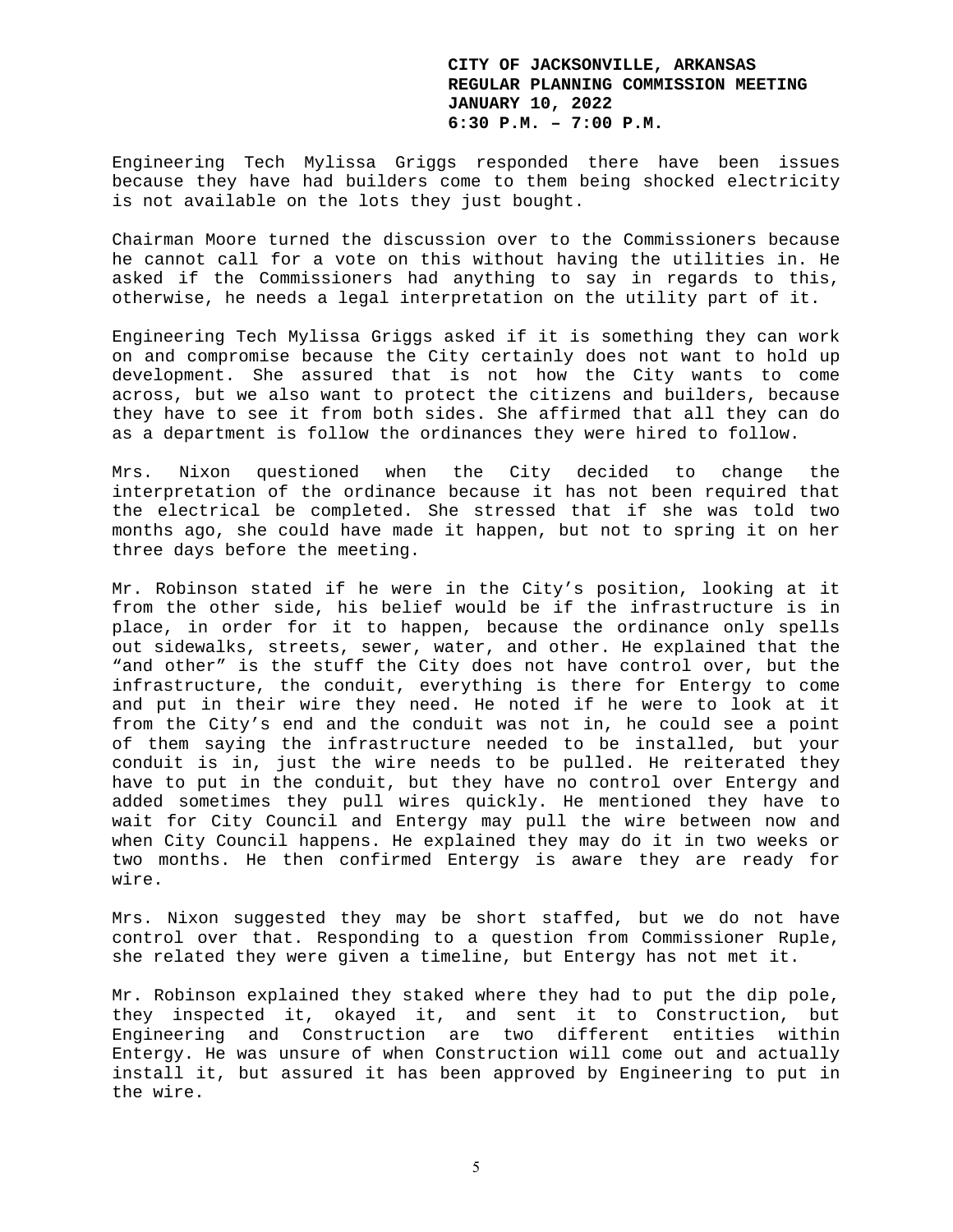Chairman Moore pointed out that Entergy's construction people are contractors that do all of their installations, so it is not actually Entergy employees that are pulling the wire; UCLS, who is stationed here in Jacksonville, is supposed to be doing all of that and most of their repairs too.

Mrs. Nixon stressed again they have no control over it and they have done what they had to do contractually. She affirmed that the City has approved the conduit design and all of that, but they have no control over what Entergy is going to do time wise. She assured if she had known this a month ago, she would have probably got in touch with Entergy earlier, but she did not know this was going to be an issue.

Commissioner Bollen shared he does not see why it is necessary to hold them up over electricity, which is obviously going to end up being put in, when they have streets, sewers, and everything else already.

Commissioner Twitty confirmed, like what Engineering Tech Mylissa Griggs said, the City does not want to hold up progress, then asked City Attorney Friedman if there are any legal ramifications she knows of.

City Attorney Friedman stated she did not know this was an issue until right now, she wishes she had known before so she could have had the ordinance in front of her, so it is hard for her to give a legal interpretation on something that she does not have.

Mrs. Nixon affirmed all she knows is that she can promise they will have electrical.

Council Member Dietz shared his experience dealing with Entergy recently, saying he can understand Mrs. Nixon's frustration. He recalled how he waited 12 days after confirmation they were going to hook up electricity in Stonewall for a gentleman that already had water and gas. He explained that when he finally got in touch with Entergy after waiting twice for three hours, three different times, they told him he had a two-day wait again because they did not get to it. He continued to say it was freezing that weekend, but luckily, he had a friend that worked for Entergy, so he got electricity where otherwise he would have had frozen pipes. He related they are on their own, very independent right now, real short-handed, and there is nothing you can do. He stated based on what she is saying, the kind of building that she does, and as long as they have been here, he believes the Planning Commission needs to figure out a way to let them go ahead and start everything to sell lots. He suggested letting the builders know when they buy them, at this point, there is no electricity, but if you get five builders calling Entergy, he is confident they are going to get the power on fast. He noted that it is a problem and is not sure how to get it corrected, but he will work some other avenues because he is very disappointed in Entergy since they do not care, and that is not how they should treat people. He